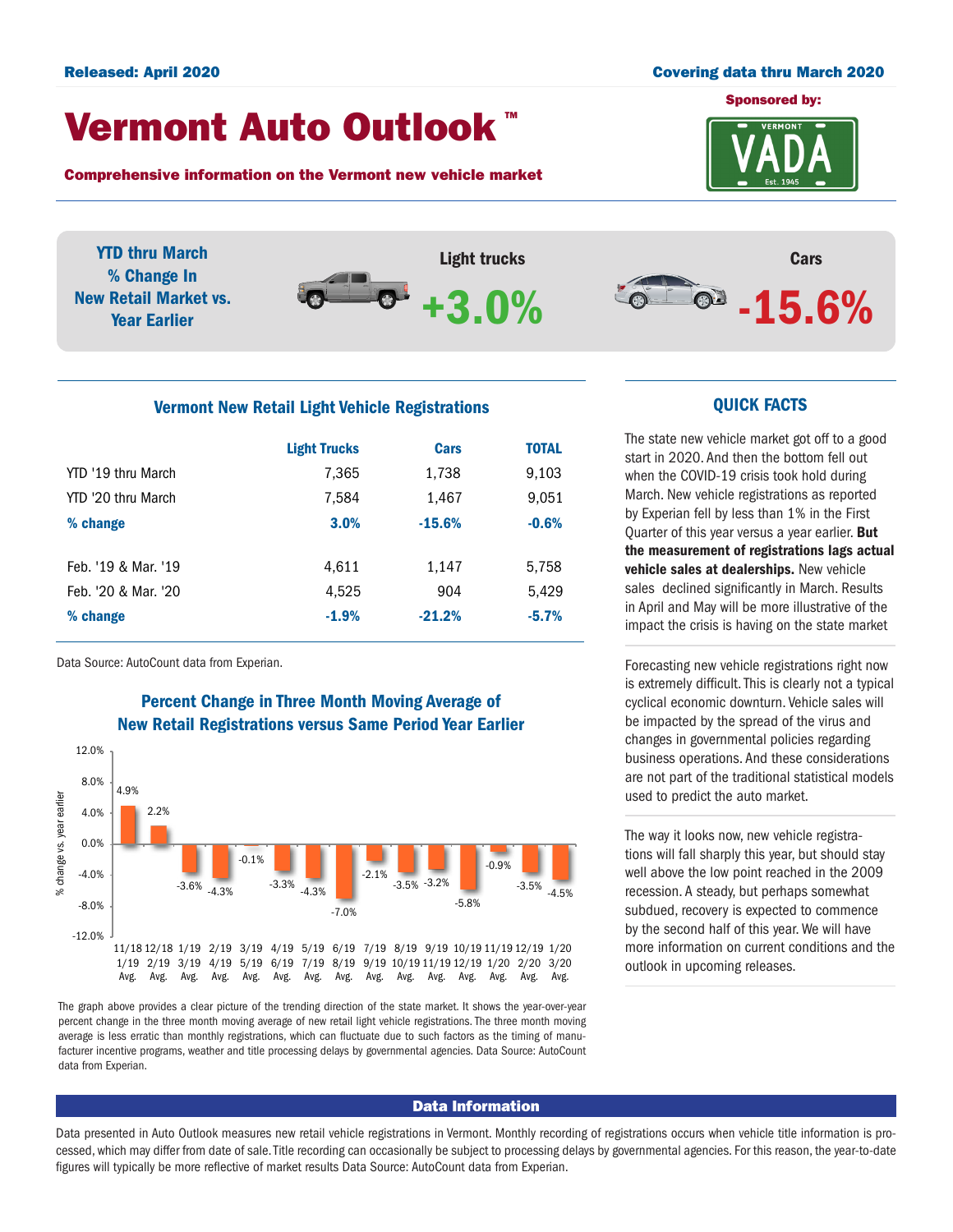#### Page 2 Released: April 2020



| Vermont New Retail Car and Light Truck Registrations |                 |                       |                |          |                  |         |         |  |  |
|------------------------------------------------------|-----------------|-----------------------|----------------|----------|------------------|---------|---------|--|--|
|                                                      |                 | <b>YTD thru March</b> |                |          | <b>YTD</b>       |         |         |  |  |
|                                                      | Number          |                       |                |          | Market Share (%) |         |         |  |  |
|                                                      | of dealers      | 2019                  | 2020           | % chg.   | 2019             | 2020    | Chg.    |  |  |
| <b>TOTAL</b>                                         |                 | 9,103                 | 9,051          | $-0.6%$  |                  |         |         |  |  |
| Cars                                                 |                 | 1,738                 | 1,467          | $-15.6%$ | 19.1             | 16.2    | $-2.9$  |  |  |
| <b>Trucks</b>                                        |                 | 7,365                 | 7,584          | 3.0%     | 80.9             | 83.8    | $2.9\,$ |  |  |
| <b>Domestic Brands</b>                               |                 | 4,070                 | 4,145          | 1.8%     | 44.7             | 45.8    | $1.1\,$ |  |  |
| <b>European Brands</b>                               |                 | 609                   | 608            | $-0.2%$  | 6.7              | 6.7     | $0.0\,$ |  |  |
| Japanese Brands                                      |                 | 4,103                 | 3,949          | $-3.8%$  | 45.1             | 43.6    | $-1.4$  |  |  |
| Korean Brands                                        |                 | 321                   | 349            | 8.7%     | 3.5              | 3.9     | 0.3     |  |  |
| Acura                                                | $\mathbf{1}$    | 51                    | 26             | $-49.0%$ | 0.6              | 0.3     | $-0.3$  |  |  |
| Alfa Romeo                                           | $1\overline{ }$ | 5                     | 3              | $-40.0%$ | 0.1              | $0.0\,$ | $0.0\,$ |  |  |
| Audi                                                 | $\overline{2}$  | 118                   | 110            | $-6.8%$  | 1.3              | $1.2\,$ | $-0.1$  |  |  |
| <b>BMW</b>                                           | $\mathbf{1}$    | 55                    | 43             | $-21.8%$ | 0.6              | 0.5     | $-0.1$  |  |  |
| <b>Buick</b>                                         | 9               | 159                   | 124            | $-22.0%$ | 1.7              | 1.4     | $-0.4$  |  |  |
| Cadillac                                             | $5\overline{)}$ | 20                    | 24             | 20.0%    | 0.2              | 0.3     | 0.0     |  |  |
| Chevrolet                                            | 13              | 862                   | 981            | 13.8%    | 9.5              | 10.8    | 1.4     |  |  |
| Chrysler                                             | 10              | 32                    | $17\,$         | $-46.9%$ | 0.4              | 0.2     | $-0.2$  |  |  |
| Dodge                                                | 9               | 64                    | 53             | $-17.2%$ | 0.7              | 0.6     | $-0.1$  |  |  |
| <b>FIAT</b>                                          | $1\overline{ }$ | $\overline{7}$        | 3              | $-57.1%$ | 0.1              | 0.0     | $0.0\,$ |  |  |
| Ford                                                 | 16              | 1,325                 | 1,289          | $-2.7%$  | 14.6             | 14.2    | $-0.3$  |  |  |
| Genesis                                              | $1\vert$        | $\mathbf{1}$          | $\mathbf{1}$   | 0.0%     | 0.0              | 0.0     | 0.0     |  |  |
| GMC                                                  | $\overline{9}$  | 588                   | 604            | 2.7%     | 6.5              | 6.7     | 0.2     |  |  |
| Honda                                                | 4               | 708                   | 634            | $-10.5%$ | 7.8              | $7.0$   | $-0.8$  |  |  |
| Hyundai                                              | 3               | 114                   | 122            | 7.0%     | 1.3              | 1.3     | $0.1\,$ |  |  |
| Infiniti                                             | $\pmb{0}$       | 5                     | 3              | $-40.0%$ | 0.1              | 0.0     | $0.0\,$ |  |  |
| Jaguar                                               | $\mathbf 0$     | 4                     | $\sqrt{2}$     | $-50.0%$ | 0.0              | 0.0     | $0.0\,$ |  |  |
| Jeep                                                 | 9               | 453                   | 463            | 2.2%     | 5.0              | 5.1     | 0.1     |  |  |
| Kia                                                  | 3               | 206                   | 226            | 9.7%     | 2.3              | 2.5     | $0.2\,$ |  |  |
| <b>Land Rover</b>                                    | $\overline{0}$  | 13                    | 17             | 30.8%    | 0.1              | 0.2     | 0.0     |  |  |
| Lexus                                                | 0               | 23                    | 15             | $-34.8%$ | 0.3              | 0.2     | $-0.1$  |  |  |
| Lincoln                                              | 4               | 26                    | 27             | 3.8%     | 0.3              | 0.3     | $0.0\,$ |  |  |
| Mazda                                                | $\overline{a}$  | 111                   | 104            | $-6.3%$  | 1.2              | $1.1\,$ | $-0.1$  |  |  |
| Mercedes                                             | $\mathbf{1}$    | 49                    | 39             | $-20.4%$ | 0.5              | 0.4     | $-0.1$  |  |  |
| <b>MINI</b>                                          | 1               | 12                    | 5              | $-58.3%$ | 0.1              | 0.1     | $-0.1$  |  |  |
| Mitsubishi                                           | $\overline{2}$  | 105                   | 113            | 7.6%     | $1.2\,$          | $1.2\,$ | $0.1\,$ |  |  |
| Nissan                                               | 5 <sup>1</sup>  | 428                   | 382            | $-10.7%$ | 4.7              | 4.2     | $-0.5$  |  |  |
| Other                                                |                 | 18                    | 35             | 94.4%    | $0.2\,$          | 0.4     | 0.2     |  |  |
| Porsche                                              | $\mathbf 0$     | 8                     | $\overline{4}$ | $-50.0%$ | 0.1              | 0.0     | 0.0     |  |  |
| Ram                                                  | $\,6$           | 480                   | 524            | 9.2%     | 5.3              | 5.8     | 0.5     |  |  |
| Subaru                                               | $\overline{7}$  | 1,301                 | 1,189          | $-8.6%$  | 14.3             | 13.1    | $-1.2$  |  |  |
| Tesla                                                | 0               | 58                    | 37             | $-36.2%$ | 0.6              | 0.4     | $-0.2$  |  |  |
| Toyota                                               |                 | 1,362                 | 1,464          | 7.5%     | 15.0             | 16.2    | $1.2\,$ |  |  |
| Volkswagen                                           | 4               | 258                   | 283            | 9.7%     | 2.8              | 3.1     | 0.3     |  |  |
| Volvo                                                | $\overline{2}$  | 74                    | 85             | 14.9%    | 0.8              | 0.9     | 0.1     |  |  |
| Top ten brands are shaded grey.                      |                 |                       |                |          |                  |         |         |  |  |

At Auto Outlook, we strive to provide accurate analyses based upon the data available to us. Auto Outlook can make no representation or warranty with respect to the accuracy or completeness of the data we provide or the projections that we make based upon such data. Auto Outlook expressly disclaims any such warranties, and undue reliance should not be placed on any analysis. Auto Outlook undertakes no obligation to revise any forecasts or analyses, whether as a result of any new data, the occurrence of future events, or otherwise.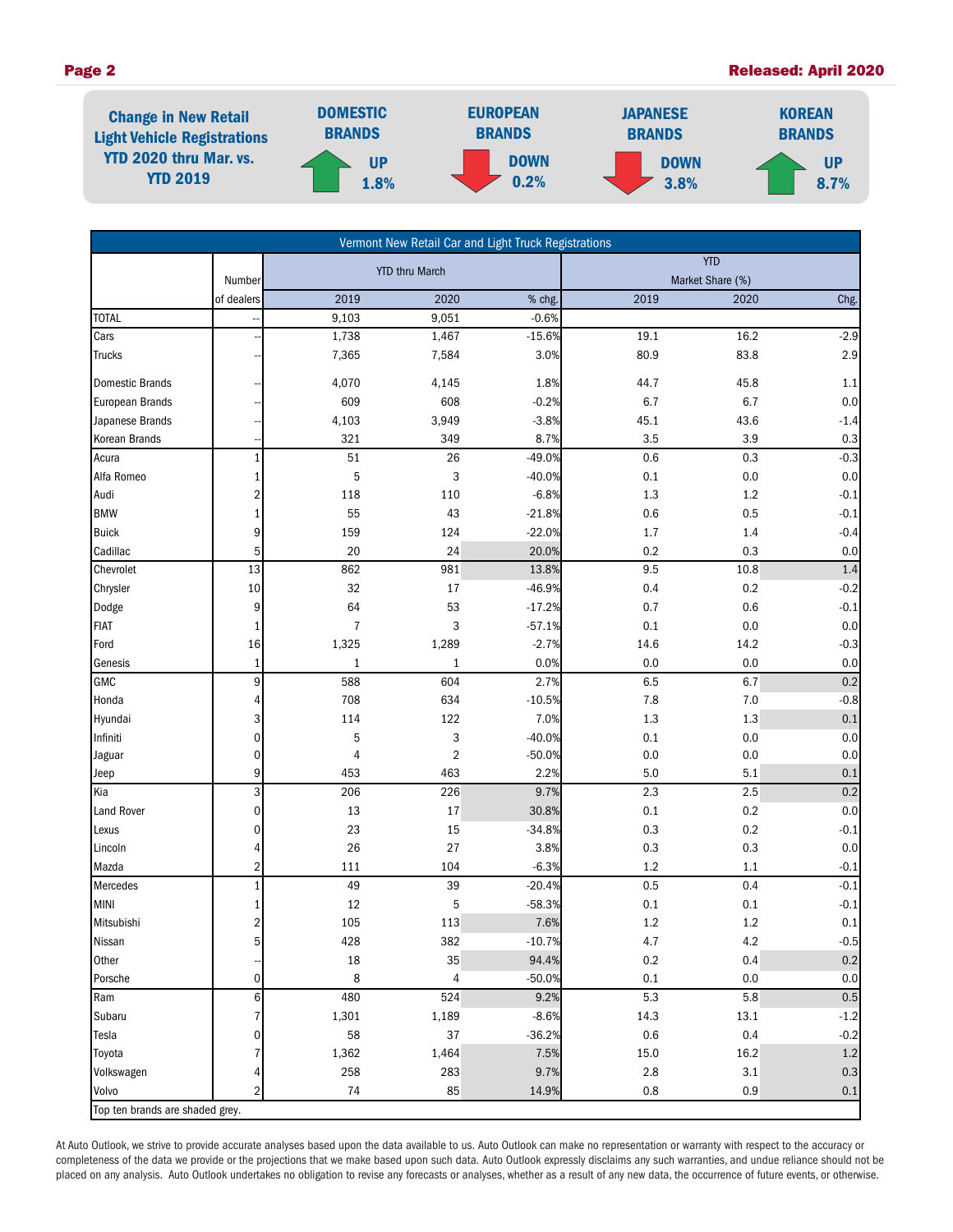

# Percent Change in Brand Registrations YTD 2020 thru March vs. YTD 2019 (Top 25 selling brands)







Registrations increased by more than 9% for Cadillac, Volvo, Chevrolet, Kia, Volkswagen, and Ram



Toyota, Ford, Subaru, Chevrolet, and Honda were market share leaders in Vermont

Data Source: AutoCount data from Experian.

Attribution notice: Any material quoted must be attributed to Vermont Auto Outlook, published by Auto Outlook, Inc. on behalf of the Vermont Vehicle and Automotive Distributors Association. Data source must also be shown as "Data Source: AutoCount Data from Experian." Please contact the association with any questions or comments regarding the publication.

# Vermont Market Share YTD 2020 thru March (Top 25 selling brands in state)